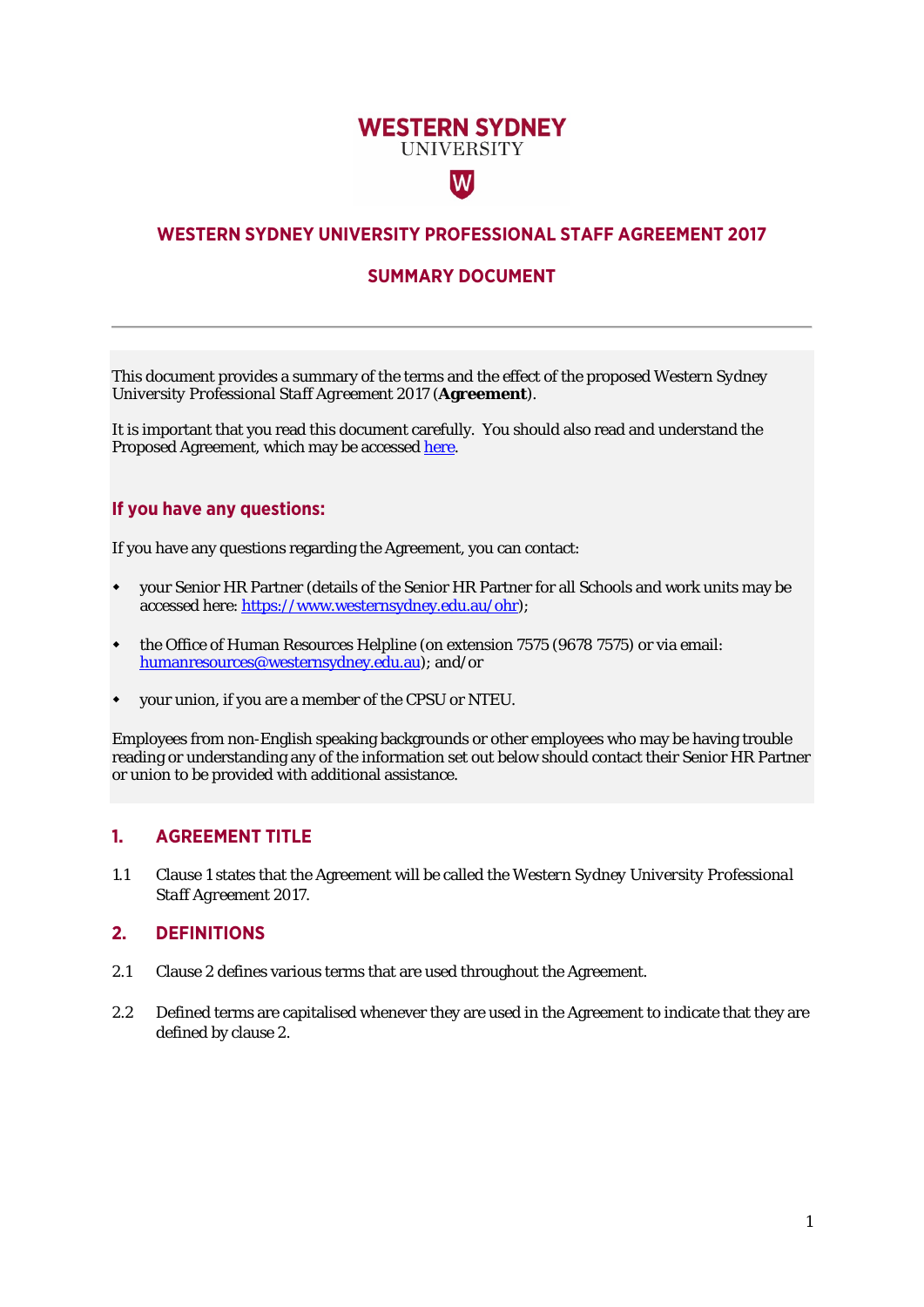# **3. TERM OF THE AGREEMENT**

3.1 Clause 3 states that the Agreement will commence 7 days after the date on which it is approved by the Fair Work Commission, and will remain in effect until its Nominal Expiry Date of 30 June 2021.

# **4. APPLICATION OF THE AGREEMENT**

- 4.1 Clause 4 outlines the categories of employees who are not covered by the Agreement, namely:
	- (a) Deputy Vice-Chancellors;
	- (b) Vice-Presidents;
	- (c) Pro Vice-Chancellors;
	- (d) Executive Directors; and
	- (e) Directors or equivalent roles (determined by reference to total remuneration package).
- 4.2 It also lists certain clauses that do not apply to senior employees who are otherwise covered by the rest of the Agreement (senior employees are those staff who receive a salary that is at least 20% above the rate prescribed for level 10 in Schedule 1 of the Agreement).
- 4.3 Senior employees who commence employment with the University after the Agreement comes into effect will now be excluded from the redundancy entitlements prescribed by clause 49: *Redeployment and Redundancy*, however all senior employees who are employed when the Agreement commences will continue to be eligible for the entitlements prescribed by the clause if their position is made redundant at any time during their employment with the University.

## **5. COVERAGE OF THE AGREEMENT**

- 5.1 Clause 5 states that the Agreement will cover specified employees and the University.
- 5.2 It also states that the Agreement will cover the CPSU and NTEU upon each union making an application for coverage to the Fair Work Commission.

## **6. RENEGOTIATION OF THE AGREEMENT**

- 6.1 Clause 6 outlines the preliminary steps that will be taken by the University, the CPSU, and the NTEU to make arrangements for commencing renegotiation of the Agreement as it nears its Nominal Expiry Date of 30 June 2021.
- 6.2 More specifically, the parties will meet no later than 3 months before the nominal expiry date to discuss and agree upon the arrangements.

# **7. INDIVIDUAL FLEXIBILITY ARRANGEMENTS**

- 7.1 Clause 7 states that the University and an employee can enter into an Individual Flexibility Arrangement (**IFA**) to vary certain aspects of the Agreement to meet the needs of the University and the employee, and explains how an IFA is made.
- 7.2 IFAs can be made in relation to:
	- (a) the purchase of an extra 4 weeks of annual leave per year; and
	- (b) the taking of extra leave without pay following the birth or adoption of a child.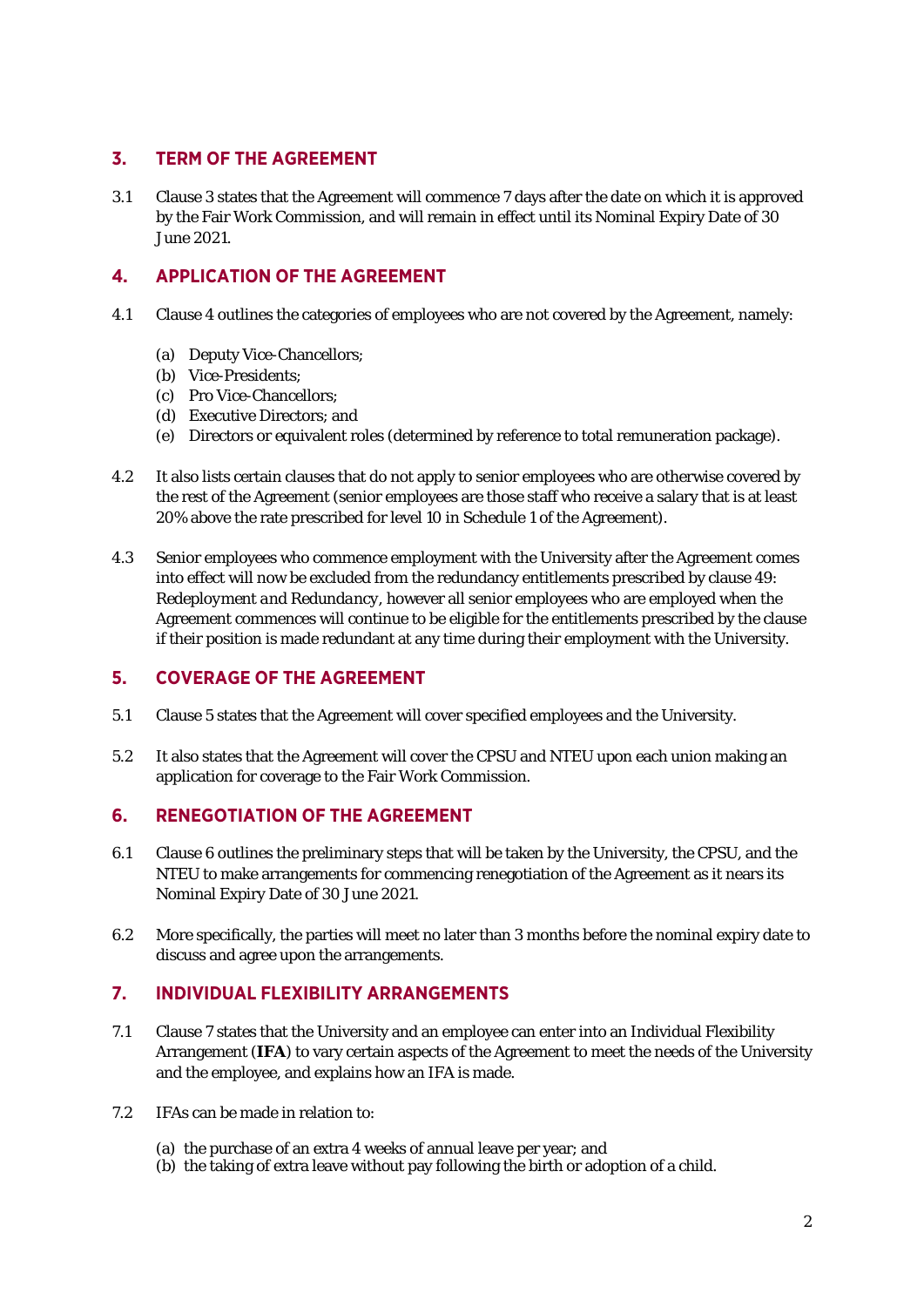# **8. IMPLEMENTATION COMMITTEE**

- 8.1 Clause 8 outlines the composition and role of the Implementation Committee, which is responsible for facilitating implementation of the Agreement by:
	- (a) being a forum for consultation on strategies to support implementation of the Agreement;
	- (b) considering reports required by various clauses of the Agreement; and
	- (c) monitoring, and advising on, the implementation of the Agreement.

## **9. AVAILABILITY OF THE AGREEMENT**

9.1 Clause 9 specifies how employees can access a copy of the Agreement.

#### **10. NO EXTRA CLAIMS**

10.1 Clause 10 states that during the term of the Agreement, the parties will not pursue any further claims about matters covered by the Agreement unless the Agreement allows them to do so.

## **11. DISPUTE SETTLEMENT**

- 11.1 Clause 11 sets out the procedure for dealing with disputes about any matters arising under the Agreement and/or the National Employment Standards contained in the *Fair Work Act* 2009 (Cth).
- 11.2 One level of the pre-existing dispute settlement process namely the requirement to hold formal discussions with a supervisor – has been removed. The basic framework for dispute settlement is now as follows:
	- (a) the employee and their supervisor hold informal discussions to attempt to resolve the dispute;
	- (b) if informal discussions do not resolve the dispute, the employee must issue a formal dispute notification to the head of the employee's work unit, which is followed by a dispute meeting; and
	- (c) if the formal dispute meeting does not resolve the dispute, the matter will be referred to the Fair Work Commission.
- 11.3 Disputes may be initiated by an employee, the CPSU/NTEU, or the University.

# **12. TERMS OF ENGAGEMENT**

- 12.1 Clause 12 sets out the information that is provided to employees regarding the terms and conditions of their employment with the University, and also covers way in which salaries are paid.
- 12.2 There is no longer a mechanism for the University and the CPSU/NTEU to agree to introduce annualised rates of pay for ongoing or fixed-term employees.

## **13. PROBATION**

13.1 Clause 13 sets out the probationary process that will apply to ongoing and fixed-term employees who commence employment with the University on or after the date of commencement of the new Agreement. Existing employees who are on probation when the new Agreement comes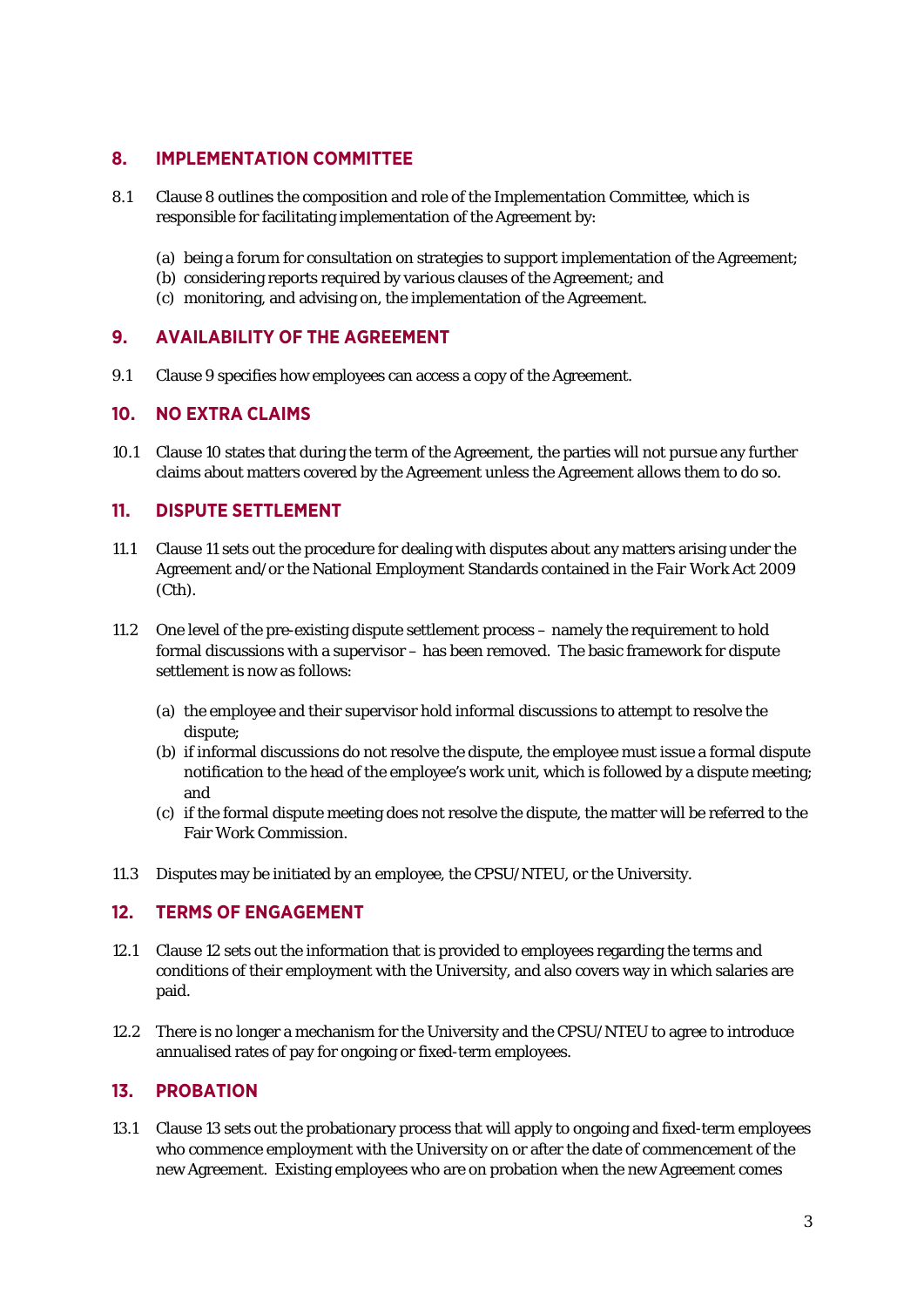into effect will continue to be covered by the probation process prescribed by the *University of Western Sydney Professional Staff Agreement 2014.*

- 13.2 The probationary period for ongoing and fixed-term employees is 6 months. If a fixed-term employee is engaged for a period of less than 6 months, their probationary period will be the duration of their appointment. Probation may be extended for a further period of up to 3 months in certain circumstances.
- 13.3 There is no longer a requirement for mid-point and end-point reviews to be conducted. Rather, the clause now provides for monthly review meetings to be held between an employee and their supervisor to provide regular feedback regarding the employee's performance, and identify and address any concerns as soon as possible.
- 13.4 Subject to compliance with the review process, a supervisor may recommend termination of employment to the Executive Director, Human Resources, at any time during the probationary period. The employee will then be given 5 days to show cause as to why termination should not occur, following which a final determination will be made by the Employment Executive Member.
- 13.5 If an employee's employment is terminated whilst they are on probation, they will receive 2 weeks' notice or payment in lieu.
- 13.6 Notwithstanding the probation process prescribed by the clause, a probationary employee's employment can be terminated at any time for serious misconduct or research misconduct, provided the employee is given an opportunity to respond to the allegations against them before a decision to terminate is made.
- 13.7 The clause also states that an employee who has successfully completed a probationary period will not be placed on probation for any subsequent positions they may hold with the University unless there is a break in service of more than 12 months.

## **14. CATEGORIES OF EMPLOYMENT**

- 14.1 Clause 14 outlines the categories of employment in which employees can be engaged, namely ongoing, part-time, fixed-term, casual, and apprenticeships and traineeships.
- 14.2 The clause also outlines the limitations on the use of fixed-term employment, and prescribes the circumstances in which fixed-term employment may be used.
- 14.3 The fixed-term categories of "discontinued teaching program," "new organisational area," and "disestablished organisational area" have been included in this clause to mirror the *Academic Staff Agreement*, in recognition of the fact that professional staff may need to be engaged in these categories on a fixed-term basis.

## **15. CONVERSION**

- 15.1 Clause 15 is a new clause that combines the various conversion provisions for different categories of employees.
- 15.2 The clause describes how certain categories of employees can apply for conversion to fixed-term or ongoing employment, the requirements they must meet for their application for conversion to be approved, and the grounds on which an application may be declined.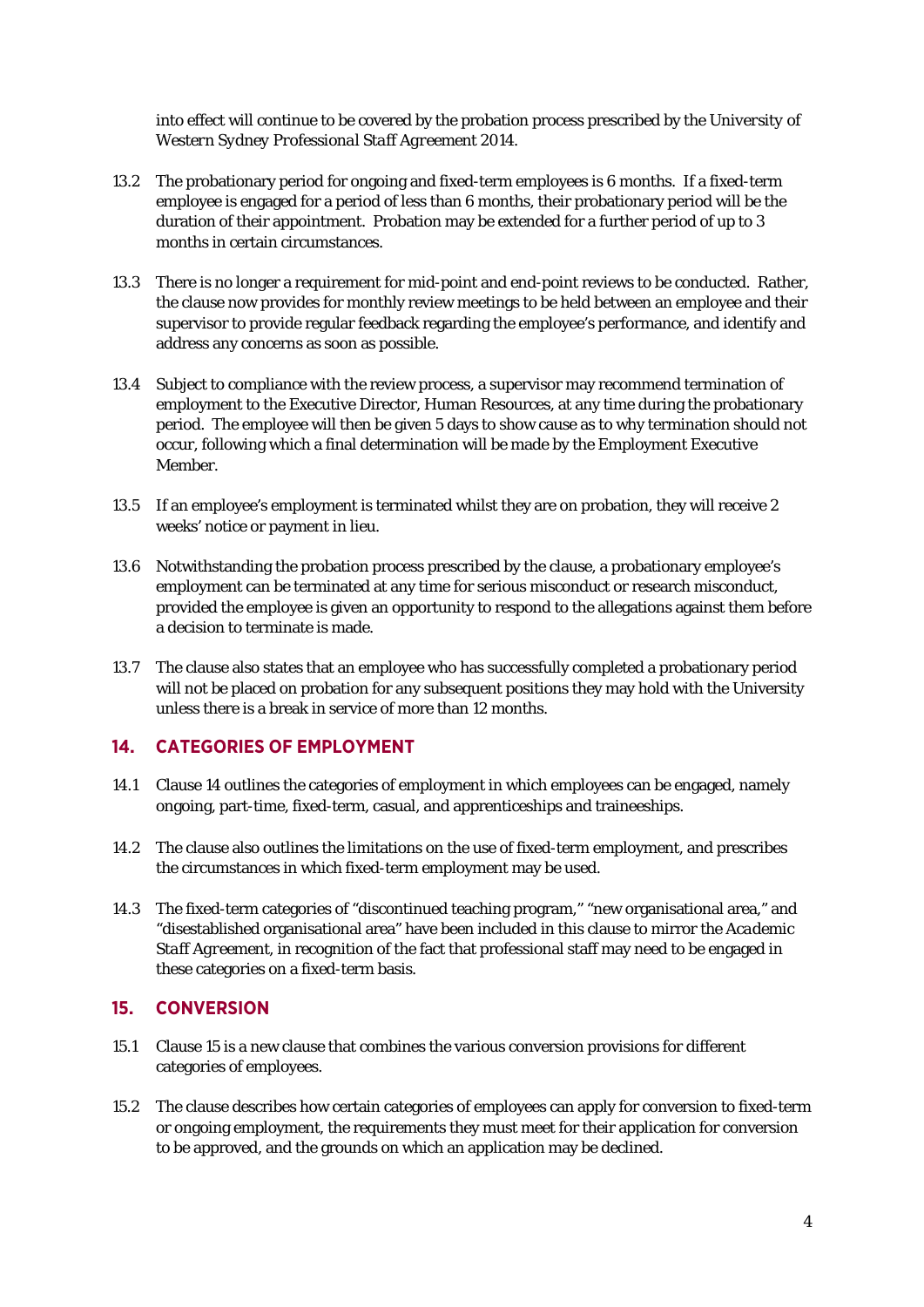- 15.3 Applications for conversion may be made by:
	- (a) fixed-term employees;
	- (b) casual employees; and
	- (c) employees engaged in a Contract Research position.
- 15.4 The conversion provisions for Contract Research positions have been included in this clause to mirror the *Academic Staff Agreement*, in recognition of the fact that professional staff may be engaged in such roles.

# **16. ABORIGINAL AND TORRES STRAIT ISLANDER PEOPLES EMPLOYMENT STRATEGY**

- 16.1 Clause 16 states the University's commitment to Aboriginal and Torres Strait Islander Peoples employment, and outlines the framework for the associated Employment Strategy and supporting Consultative Committee.
- 16.2 Amongst other things, the Employment Strategy will incorporate employment initiatives with the objective of the University employing 71 Aboriginal and Torres Strait Islander Peoples employees (excluding trainees) by the nominal expiry date.

# **17. PAY RATES**

- 17.1 Clause 17 sets out the salary increases that will take place during the term of the Agreement. More specifically, salaries will be increased by:
	- (a) 0.1% effective the first full pay period after the Agreement commences;
	- (b) 2% effective from the first full pay period in March 2018;
	- (c) 2% effective from the first full pay period in March 2019;
	- (d) 2% effective from the first full pay period in March 2020; and
	- (e) 2% effective from the first full pay period in March 2021.
- 17.2 In addition, full-time employees will receive a one-off gross payment of \$500 (pro rata for parttime and casual employees):
	- (a) in the last full pay period of 2017; and
	- (b) in the last full pay period of 2020.
- 17.3 Salary rates for full-time employees engaged between levels 1 and 10 are set out in Schedule 1 to the Agreement.
- 17.4 Incremental progression through salary levels may be withheld in cases of unsatisfactory performance, misconduct or serious misconduct, or research misconduct.

#### **18. SUPERANNUATION**

- 18.1 Clause 18 prescribes superannuation entitlements of ongoing and fixed-term employees.
- 18.2 The University has now extended the entitlement to 17% employer superannuation contributions to fixed-term employees as follows:
	- (a) if an employee is on a first fixed-term contract of 12 months or more, 17% contributions will be made from the date of commencement; and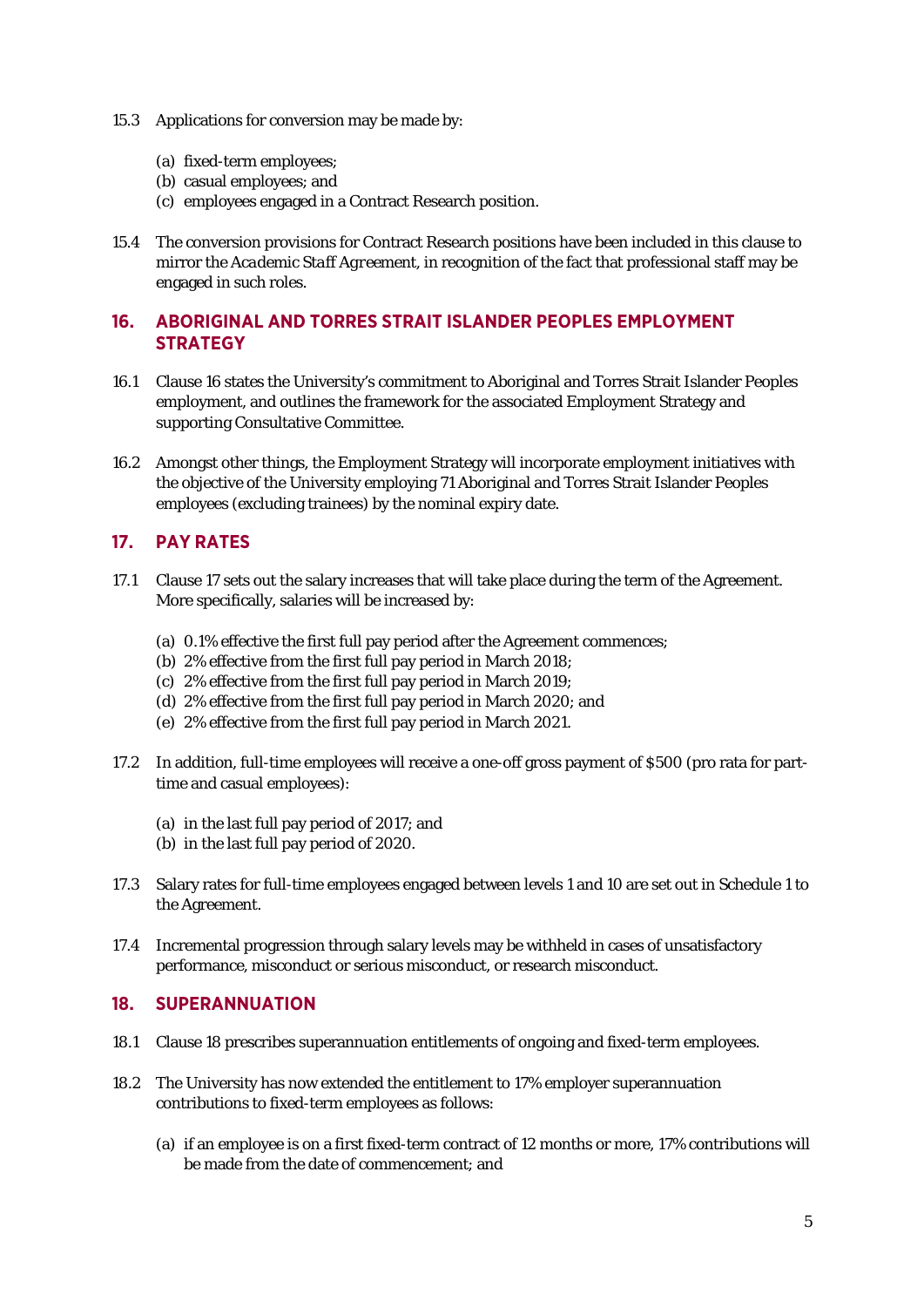- (b) if an employee is on a second or subsequent fixed-term contract that commenced immediately after expiry of the previous contract, 17% contributions will be made from the 12-month anniversary of the date of commencement.
- 18.3 From 1 January 2019, the University will make 17% employer superannuation contributions to the relevant scheme for all fixed-term employees regardless of the length of their contract.

# **19. SALARY PACKAGING**

- 19.1 Clause 19 deals with the availability of salary packaging for ongoing and fixed-term employees, which must be consistent with the University's *Salary Packaging Guide*.
- 19.2 A salary packaging agreement can now be terminated by either the employee or the University by providing 4 weeks' (rather than 8 weeks') written notice to the other party.

#### **20. ANNUAL LEAVE LOADING**

- 20.1 Clause 20 outlines the annual leave loading entitlements of ongoing and fixed-term employees, including employees who work according to a roster.
- 20.2 For employees who do not work according to a roster, the annual leave loading payable is 17.5% of 4 weeks of an employee's base rate of pay for each full year worked.
- 20.3 For employees who work according to a roster, the annual leave loading payable is the greater of:
	- (a) 17.5% of 5 weeks of an employee's base rate of pay for each full year worked; or
	- (b) the shift allowance (or other allowance regularly paid in lieu of the shift allowance) the employee would have received had they not been on annual leave.

## **21. MEAL ALLOWANCE**

21.1 Clause 21 outlines the meal allowance entitlements of employees.

## **22. ON-CALL ALLOWANCE**

- 22.1 Clause 22 deals with the payment of an on-call allowance to ongoing and fixed-term employees in certain specified circumstances.
- 22.2 The clause does not apply to employees engaged within Information Technology and Digital Services, who are subject to separate on-call allowance provisions under clause 23.

## **23. ON-CALL ALLOWANCE FOR INFORMATION TECHNOLOGY AND DIGITAL SERVICES (ITDS) STAFF**

23.1 Clause 23 deals with the payment of an on-call allowance to employees engaged within Information Technology and Digital Services in certain specified circumstances.

## **24. CAR KILOMETRE ALLOWANCE AND JOURNEYS REQUIRING TEMPORARY RESIDENCE**

24.1 Clause 24 outlines the circumstances in which a car kilometre allowance will be payable, and also covers the payment of expenses when an employee is directed to work away from their nominated work location and has approval to occupy a temporary residence.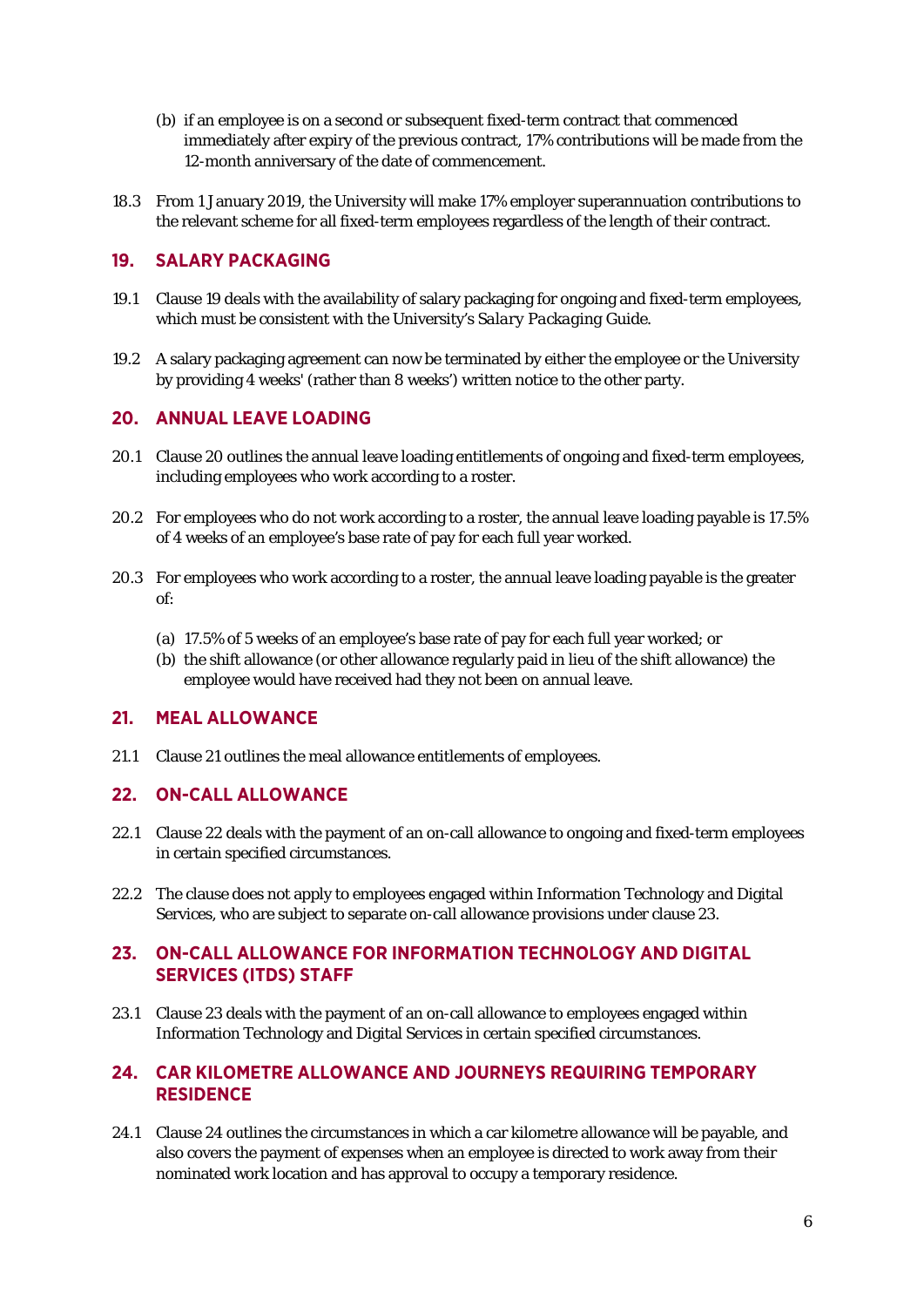24.2 The clause now also states that a casual employee's nominated work location will be recorded on their Casual Employment Authority, to assist casual staff with claiming the car kilometre allowance.

# **25. HOURS OF WORK**

- 25.1 Clause 25 contains provisions relating to:
	- (a) ordinary hours of work;
	- (b) rates of pay;
	- (c) rostered hours; and
	- (d) overtime.
- 25.2 The clause also contains a provision requiring the University to consult with employees about changes to their regular roster or ordinary hours of work, which is consistent with the requirements of the *Fair Work Act* 2009 (Cth).

#### **26. STANDARD WORKING HOURS**

26.1 Clause 26 prescribes the standard hours of work for employees.

#### **27. MEAL BREAKS**

27.1 Clause 27 describes employees' entitlements to a meal break.

#### **28. WORKLOADS**

- 28.1 Clause 28 deals with workloads.
- 28.2 The clause outlines the principles that apply to workload allocation, and the manner in which individual workloads are to be negotiated.
- 28.3 The clause now also states that:
	- (a) potential increases to workloads will be considered as part of the risk assessment process prior to any workplace change, the introduction of new workflows and processes, and changes to technical systems and infrastructure;
	- (b) if proposed workplace change may result in an ongoing increase to workloads, the change plan will identify the risk and outline any steps to mitigate the effect of the increase;
	- (c) if an ongoing increase to workloads may result from the introduction of new technology, infrastructure, workflows, or processes that would not otherwise trigger a formal organisational change process, the project team or manager will consider the impact on workloads; and
	- (d) each work area should meet at least twice per year to assess work allocation and division of tasks within the group.
- 28.4 The right to request a workload review has also been expanded to allow a team (as well as an individual employee) to make such a request.

# **29. CAREER PLANNING AND DEVELOPMENT**

29.1 Clause 29 outlines the career planning and development opportunities that are made available to professional staff.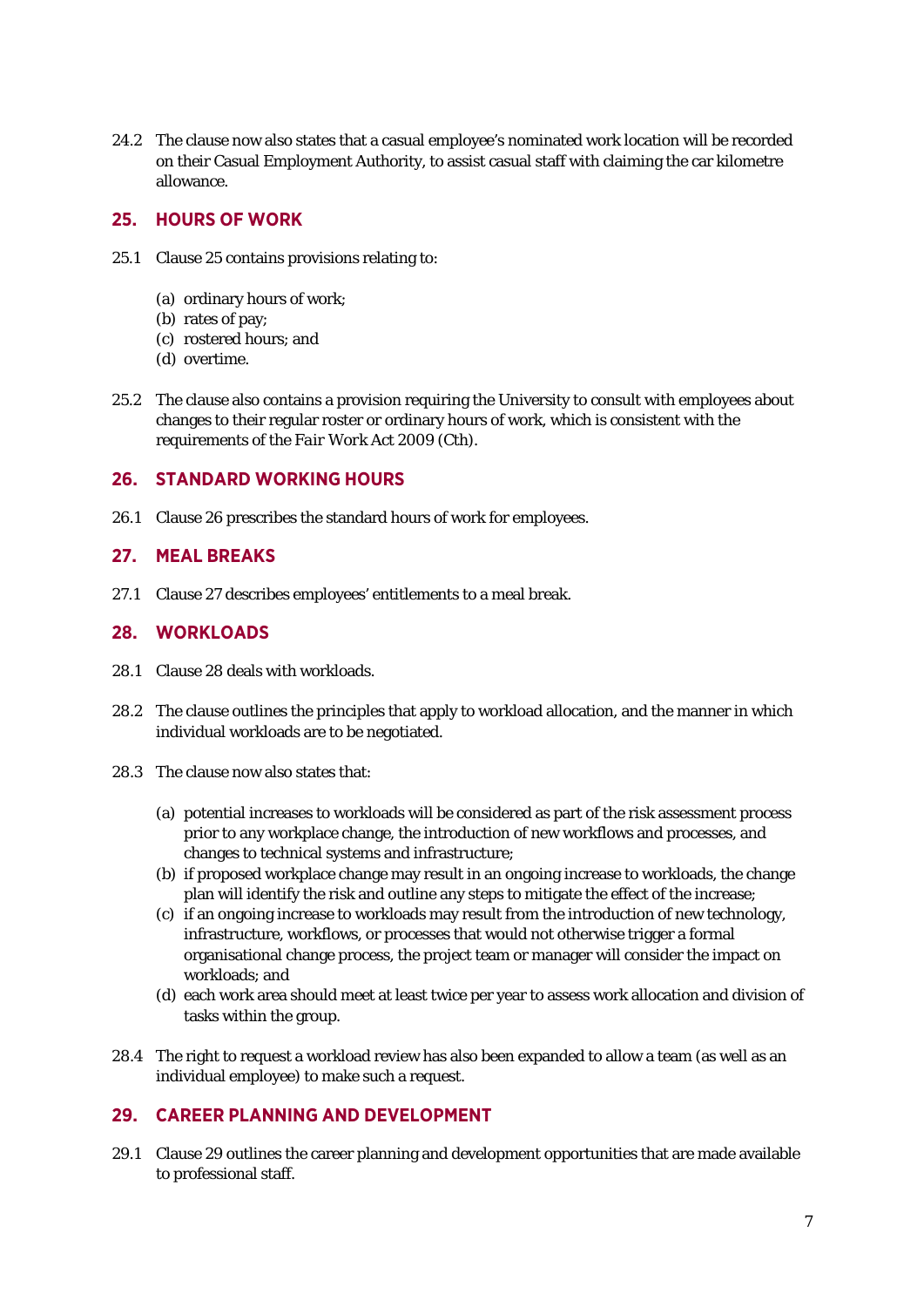29.2 The University has increased its commitment to professional staff development expenditure from \$4.2 million per annum to \$4.6 million per annum over the nominal term of the Agreement.

# **30. POSITION CLASSIFICATION AND BROADBANDING**

- 30.1 Clause 30 sets out the principles and methodology that apply to the classification of professional staff positions. The clause also prescribes an application process and associated review mechanism for position reclassification.
- 30.2 The clause no longer provides for broadbanding of new position descriptions. Employees who are in a broadbanded position when the new Agreement commences will continue at their current broadbanded level and will be eligible to apply for progression to the higher level upon meeting the specified requirements for doing so.

## **31. HIGHER DUTIES**

- 31.1 Clause 31 deals with temporary appointments to perform higher duties, and the way in which a higher duties allowance will be calculated and paid.
- 31.2 The clause now provides that higher duties should not normally be offered for more than a 3 month period, and gives guidance as to how a position that remains vacant beyond this period (or for an indefinite period) should be managed.
- 31.3 The clause does not apply to casual employees.

# **32. FLEXIBLE WORK PROVISIONS**

- 32.1 Clause 32 provides an overview of the flexible work provisions contained in the Agreement to assist employees with identifying their entitlements.
- 32.2 The clause also now refers to the right of ongoing and fixed-term professional staff to apply to work from a location other than their designated work place in certain circumstances.

## **33. RIGHT TO REQUEST FLEXIBLE WORKING ARRANGEMENTS**

- 33.1 Clause 33 outlines:
	- (a) the circumstances in which eligible employees can request flexible working arrangements;
	- (b) examples of the types of arrangements that may be put in place;
	- (c) how a request for flexible working arrangements may be made; and
	- (d) the grounds on which the University may decline a request.

## **34. FLEXIBLE HOURS OF WORK SCHEME**

- 34.1 Clause 34 outlines the entitlements and procedures relating to the University's flexible hours of work scheme.
- 34.2 The content of the clause has been simplified, however it remains substantively unchanged and no provision has been moved into policy.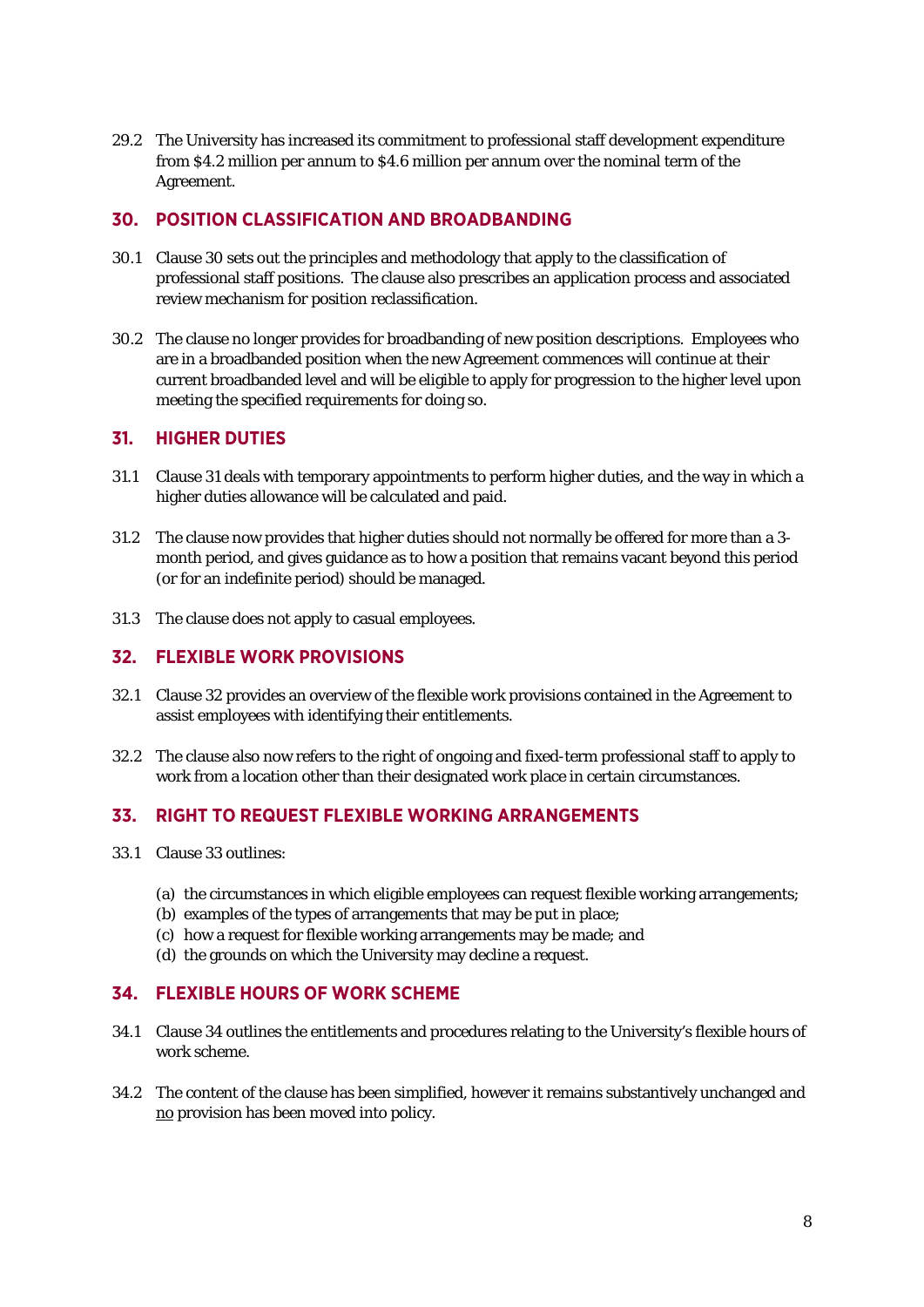## **35. ANNUAL LEAVE**

35.1 Clause 35 deals with the accrual, and taking, of annual leave by ongoing and fixed-term employees.

# **36. CHRISTMAS AND NEW YEAR SHUTDOWN**

- 36.1 Clause 36 is a new clause, which states that the University may shut down over the Christmas and New Year period. If this occurs, the University:
	- (a) will grant 2 concessional days during the shutdown period;
	- (b) will allocate 1 day in lieu of the Bank Holiday; and
	- (c) may direct employees to take up to 4 days of annual leave on working days other than concessional days and public holidays.
- 36.2 An employee may elect to take accrued flex leave, long service leave, or leave without pay instead of annual leave during the shutdown.
- 36.3 An employee who has exhausted all their accrued leave entitlements may, in exceptional circumstances, apply for leave in advance to cover mandated leave dates.

## **37. LONG SERVICE LEAVE**

- 37.1 Clause 37 deals with the accrual, and taking, of long service leave.
- 37.2 The right to take long service leave by providing 6 months' notice has not changed.

#### **38. PERSONAL LEAVE**

- 38.1 Clause 38 deals with the accrual, and taking, of personal leave by ongoing and fixed-term employees.
- 38.2 Employees are provided with 6 days of paid personal leave per calendar year, and may also use their accrued sick leave entitlement for personal leave purposes. The previous limitation on being able to use a maximum of 10 days' sick leave for such purposes has been removed.

## **39. SICK LEAVE**

- 39.1 Clause 39 deals with the accrual, and taking, of sick leave by ongoing and fixed-term employees.
- 39.2 The clause now allows employees to supply a medical certificate from a pharmacist as well as a registered health practitioner.

# **40. PARENTAL LEAVE**

- 40.1 Clause 40 deals with the accrual, and taking, of parental leave, which includes maternity leave, adoption leave, foster parent leave, and partner leave. It also deals with returning to work after maternity or adoption leave.
- 40.2 An additional 6 weeks' paid partner leave is now available to ongoing or fixed-term employees with at least 1 year of continuous paid service if they become the primary carer of their child, but are not entitled to paid maternity or adoption leave. Any such partner leave must be taken within 12 months of the birth or adoption of the child.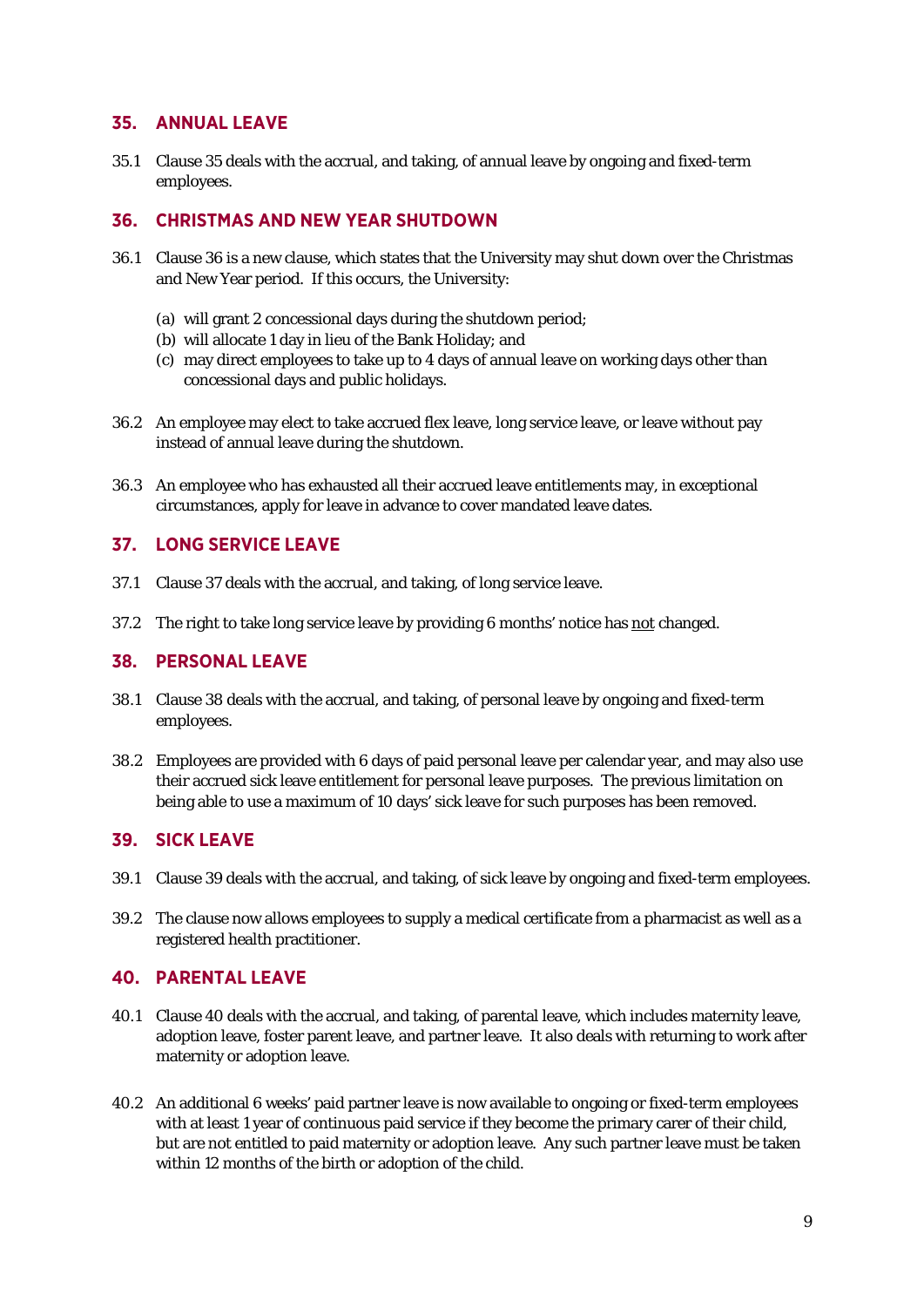- 40.3 The clause also now states that where both parents are employed by the University, the maximum period of unpaid parental leave that may be accessed by both employees is 24 months. In addition, any period of unpaid parental leave taken by one parent will be taken into account in assessing the other parent's application for unpaid parental leave.
- 40.4 The entitlement to phased return to work after maternity or adoption leave has been increased from 30 to 40 weeks.

# **41. JURY DUTY AND WITNESSES**

41.1 Clause 41 deals with circumstances in which an ongoing or fixed-term employee is required to attend court for jury duty, or as a witness.

# **42. AUSTRALIAN DEFENCE FORCE RESERVES TRAINING LEAVE**

42.1 Clause 42 deals with the provision of leave to ongoing or fixed-term employees who serve in the Australian Defence Force Reserves.

# **43. EMERGENCY SERVICES CALLOUT LEAVE**

43.1 Clause 43 deals with the provision of leave to employees who are a member of an accredited voluntary Emergency Services organisation and provide assistance during an emergency declared by authority of the *State Emergency Service Act* 1989 (NSW).

## **44. LEAVE WITHOUT PAY**

- 44.1 Clause 44 deals with the provision of leave without pay to ongoing and fixed-term employees.
- 44.2 The clause now enables an employee to apply for leave without pay for any purpose that is not specifically prohibited by the clause.

## **45. DOMESTIC AND FAMILY VIOLENCE**

- 45.1 Clause 45 was previously entitled "Domestic Violence Leave."
- 45.2 The clause now contains a definition of "domestic and family violence," and outlines examples of the types of behaviour that may fall within the definition.
- 45.3 The clause also states that the University will not take adverse action against an employee if their attendance and/or performance are affected by domestic and family violence.
- 45.4 The clause introduces a specific entitlement to 10 days of paid domestic and family violence leave per year, which may be taken for certain specified purposes. An employee may also request additional paid leave. The notice and evidence requirements for taking the leave are outlined in the clause.
- 45.5 The clause also expresses the University's commitment to supporting employees who are experiencing domestic and family violence, and contains examples of the types of support that may be provided. Specific support will, however, continue to be determined on a case by case basis.
- 45.6 Lastly, the clause clarifies that an employee who is providing support to another person who is experiencing domestic and family violence may utilise leave without pay and/or apply for personal leave or witness leave, as appropriate.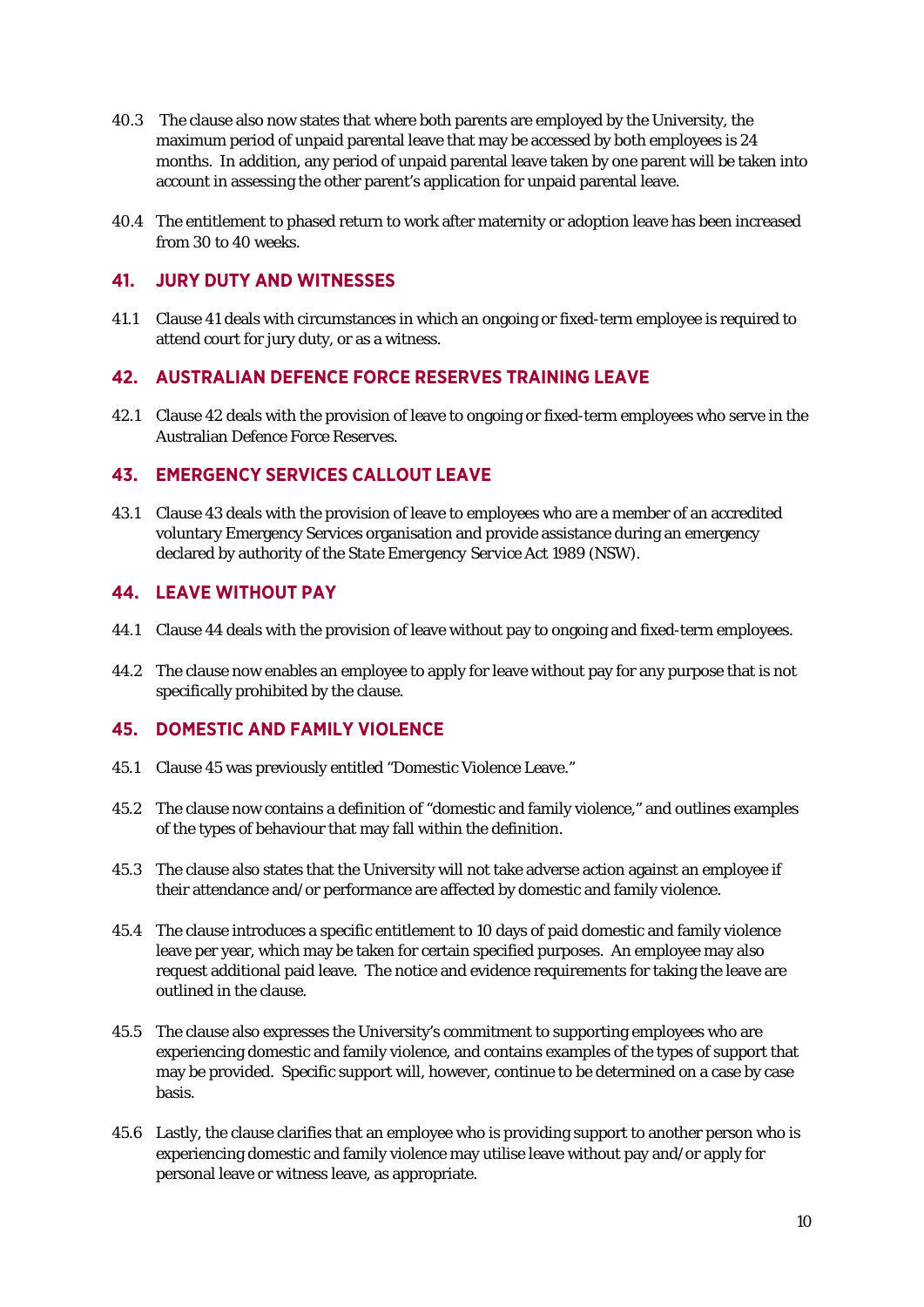## **46. PUBLIC HOLIDAYS**

46.1 Clause 46 outlines the paid public holidays to which ongoing and fixed-term employees are entitled.

#### **47. JOB SECURITY**

47.1 Clause 47 deals with job security, and states that over the nominal term of the Agreement, the University will seek to minimise retrenchments where possible, and not increase casual employment at the expense of ongoing employment.

#### **48. ORGANISATIONAL CHANGE**

- 48.1 Clause 48 prescribes the process that is to be followed in the event of organisational change.
- 48.2 This clause now includes provisions in relation to outsourcing, which were previously in the job security and outsourcing clause.
- 48.3 The content of the clause has been grouped to reflect the different aspects of, and stages in, the organisational change process, however the overall process remains substantively unchanged.
- 48.4 The clause includes a new post-implementation review to assess implemented change as against the rationale and expected outcomes detailed in the change plan. The University may, in some circumstances, determine that such a review is not appropriate but if it does so, reasons will need to be provided.
- 48.5 If, as a result of organisational change, an employee agrees to be placed in a new or vacant position at a lower level, salary maintenance will be provided as follows:
	- (a) for 24 months, if the employee agrees to be placed 1 level lower (increased from 12 months); or
	- (b) for 12 months, if the employee agrees to be placed more than 1 level lower.

## **49. REDEPLOYMENT AND REDUNDANCY**

- 49.1 Clause 49 deals with redeployment and redundancy in the event of organisational change.
- 49.2 The clause now prescribes a specific process that applies to employees who are on secondment when their substantive position is discontinued.
- 49.3 Displaced employees who elect to be considered for redeployment will now be entitled to the following redeployment periods:

| <b>CATEGORY OF EMPLOYEE</b>                                                                                              | <b>REDEPLOYMENT PERIOD</b> |
|--------------------------------------------------------------------------------------------------------------------------|----------------------------|
| Level 6 and below                                                                                                        | 20 weeks                   |
| An employee at level 7 and above who is displaced through<br>the University's decision to outsource their work, and who: | 16 weeks (may elect to be  |
| is aged 45 years or over; or<br>(i)<br>has more than 15 years of continuous service with the<br>(ii)<br>University       | paid in lieu of 4 weeks)   |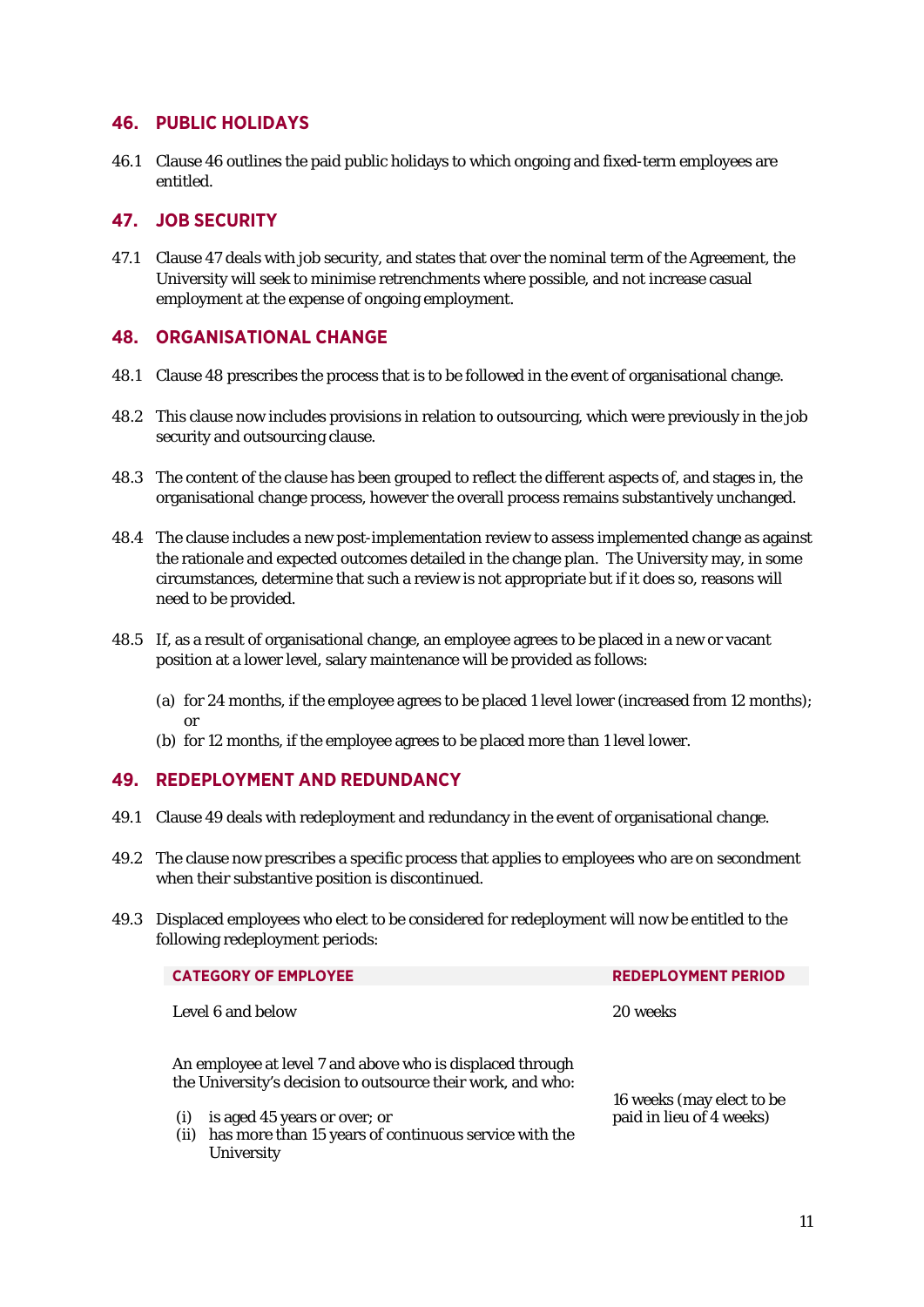#### **CATEGORY OF EMPLOYEE REDEPLOYMENT PERIOD**

All other employees and the state of  $12$  weeks

49.4 If at the end of a redeployment period a displaced employee is not redeployed, they will be retrenched and entitled to the following payment:

| <b>CATEGORY OF EMPLOYEE</b>                                                                                                                                                                                                                             | <b>PAYMENT</b>                                                                                                                                                                                                                                                              |
|---------------------------------------------------------------------------------------------------------------------------------------------------------------------------------------------------------------------------------------------------------|-----------------------------------------------------------------------------------------------------------------------------------------------------------------------------------------------------------------------------------------------------------------------------|
| Level 6 and below                                                                                                                                                                                                                                       | 20 weeks, minus up to 12 weeks' redeployment<br>$\bullet$<br>period at the employee's base rate of pay; and<br>payment equal to 3 weeks at the employee's base<br>$\bullet$<br>rate of pay for each completed year of<br>continuous service, up to a maximum of 60<br>weeks |
| An employee at level 7 and above<br>who is displaced through the<br>University's decision to outsource<br>their work, and who:<br>is aged 45 years or over; or<br>(i)<br>has more than 15 years of<br>(ii)<br>continuous service with the<br>University | 20 weeks, minus the length of the redeployment<br>period at the employee's base rate of pay; and<br>payment equal to 3 weeks at the employee's base<br>$\bullet$<br>rate of pay for each completed year of<br>continuous service, up to a maximum of 60<br>weeks            |
| All other employees                                                                                                                                                                                                                                     | 20 weeks, minus the length of the redeployment<br>٠<br>period at the employee's base rate of pay; and<br>payment equal to 3 weeks at the employee's base<br>$\bullet$<br>rate of pay for each completed year of<br>continuous service, up to a maximum of 60<br>weeks       |

- 49.5 The clause also provides extended salary maintenance for displaced employees who accept redeployment to a position at a lower level as follows:
	- (a) for 24 months, if the employee is redeployed to a position that is 1 level lower (increased from 12 months); or
	- (b) for 12 months, if the employee is redeployed to a position that is more than 1 level lower.

## **50. MANAGING ILL HEALTH OR INJURY**

- 50.1 Clause 50 states that the University may require an employee to undergo an independent medical examination if the Executive Director, Human Resources reasonably considers that:
	- (a) the employee's ability to perform or resume their duties is in doubt because of the employee's illness or injury, and it is unclear whether the employee will be able to perform or resume their duties within a reasonable time; or
	- (b) the health, safety, or welfare of the employee and/or other employees and/or students may be at risk of being adversely affected by the employee's illness or injury.

The process for managing such circumstances is outlined in the clause.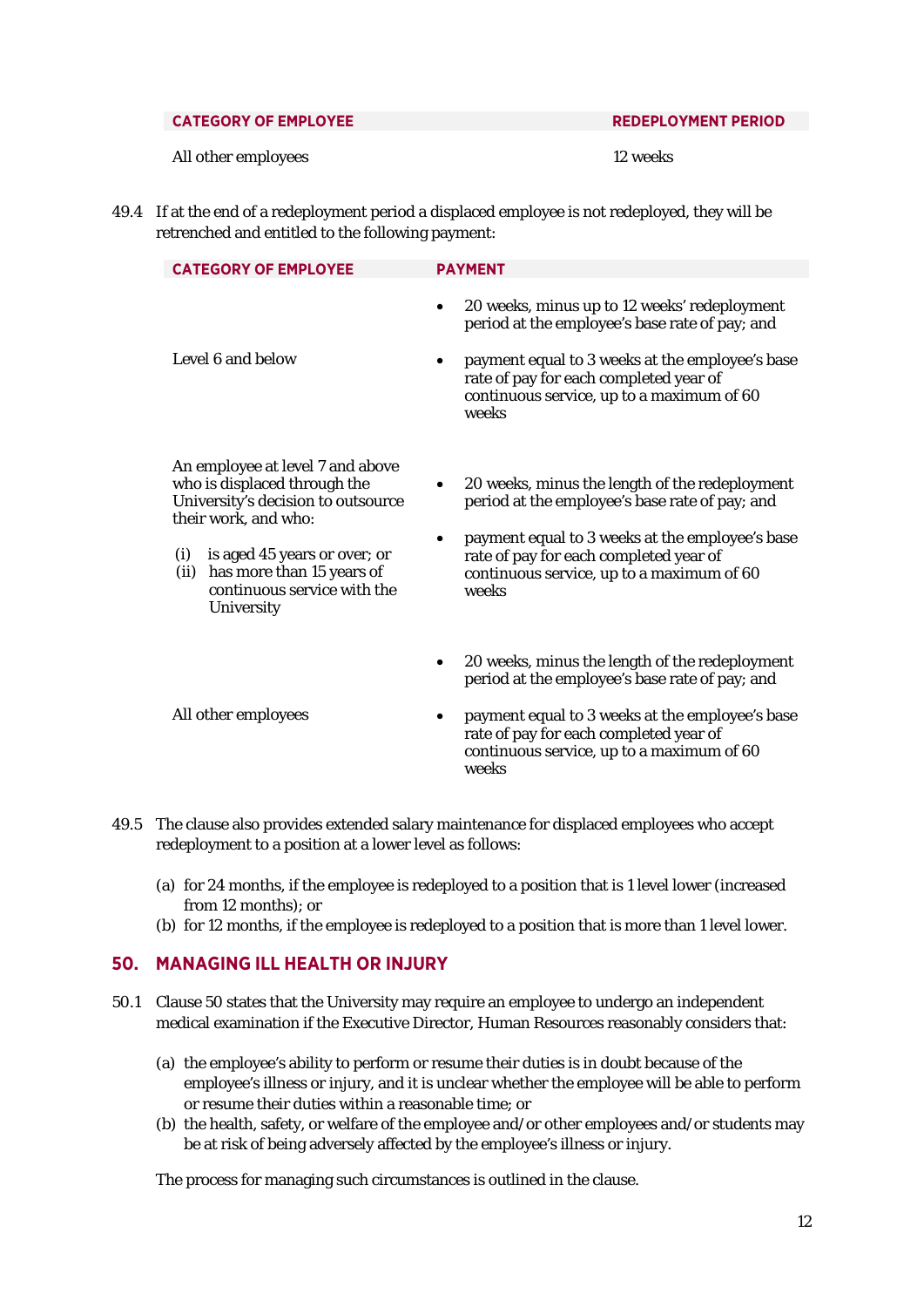50.2 In addition, the clause now provides that if an employee elects to undergo a second medical examination, the University will provide the employee with the names of 2 independent medical practitioners or specialists from which to choose.

# **51. UNSATISFACTORY PERFORMANCE**

- 51.1 Clause 51 outlines the process for managing unsatisfactory performance, which occurs when an employee has, over a reasonable period of time, failed to meet the standard of performance expected for the employee's position, having regard to the employee's level and duties, and any mitigating factors.
- 51.2 Existing employees who are being managed for unsatisfactory performance when the new Agreement comes into effect will continue to be covered by the unsatisfactory performance process prescribed by the *University of Western Sydney Professional Staff Agreement 2014*.
- 51.3 An outline of the new process for dealing with unsatisfactory performance is as follows:
	- (a) informal counselling;
	- (b) performance improvement plan; and
	- (c) review of performance as against improvement plan.
- 51.4 If termination of employment for unsatisfactory performance is recommended, an employee may choose to have the matter referred to an Unsatisfactory Performance Review Committee before the final determination is made.

# **52. MISCONDUCT OR SERIOUS MISCONDUCT**

- 52.1 Clause 52 contains the process for dealing with alleged misconduct or serious misconduct. It applies to all employees other than casual employees and employees serving a probationary period.
- 52.2 Existing employees who are subject to a misconduct or serious misconduct process when the new Agreement comes into effect will continue to be covered by the misconduct or serious misconduct process prescribed by the *University of Western Sydney Professional Staff Agreement 2014*.
- 52.3 The definition of "serious misconduct" has now been changed to more closely align with the definition contained in the *Fair Work Regulations 2000 (Cth).*

# **53. RESEARCH MISCONDUCT**

- 53.1 Clause 53 contains the process for dealing with research misconduct. It applies to all employees other than casual employees and employees serving a probationary period.
- 53.2 Existing employees who are subject to a research misconduct process when the new Agreement comes into effect will continue to be covered by the misconduct or serious misconduct process prescribed by the *University of Western Sydney Professional Staff Agreement 2014*.
- 53.3 The referable instrument for considering an alleged breach or alleged research misconduct (as defined in the clause) has been amended to a single Code, the University's *Research Code of Practice*.

## **54. TERMINATION OF EMPLOYMENT**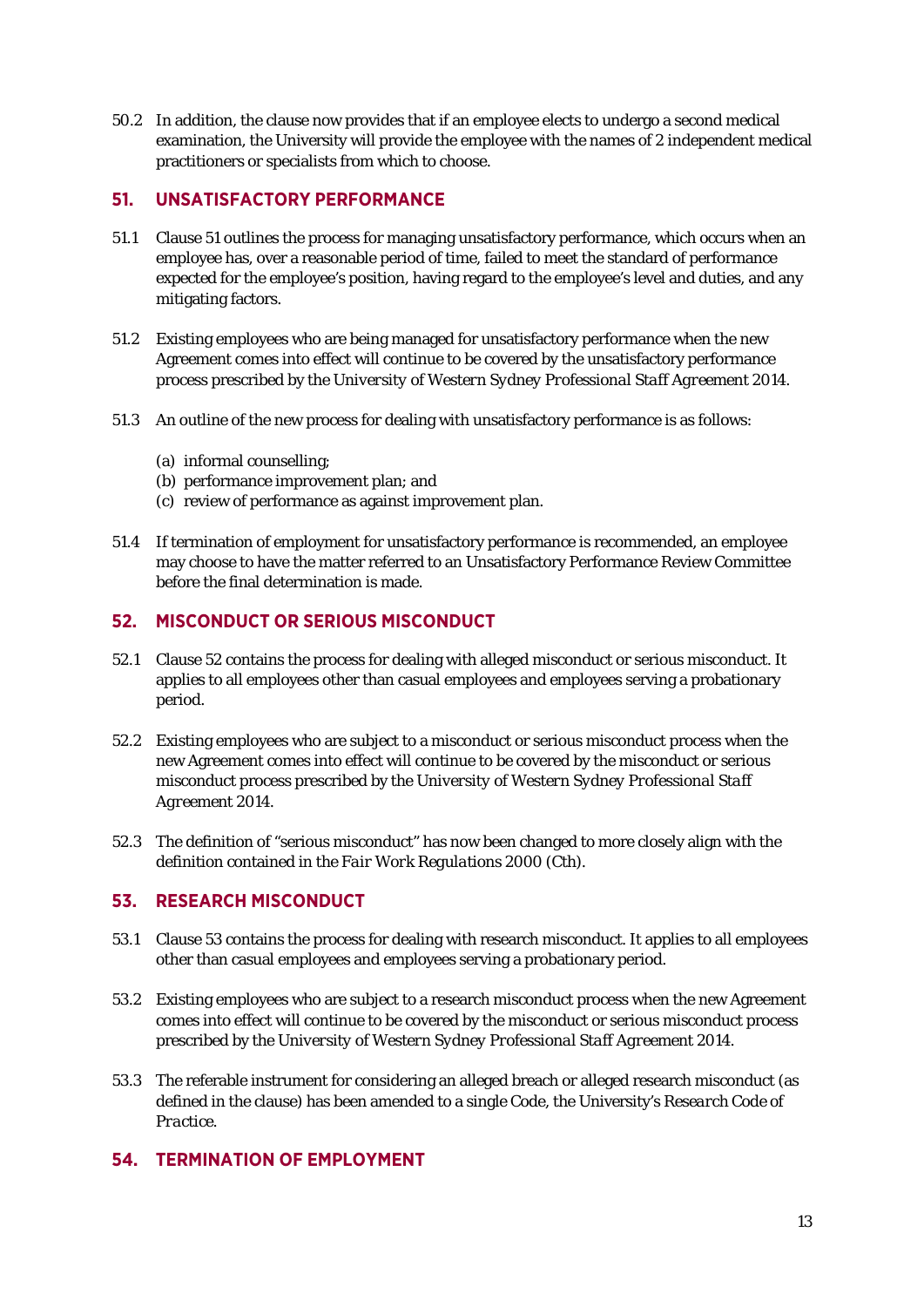- 54.1 Clause 54 prescribes the length of notice the University must provide when terminating the employment of fixed-term or casual employees.
- 54.2 The clause also prescribes the length of notice that all employees, including casuals, must provide to the University if they wish to resign from their employment with the University.
- 54.3 If an employee's employment terminates for any reason, the University will be entitled to deduct any money owing by the employee to the University from any money the University owes to the employee (for example, the employee's final pay), except for money owed in lieu of annual leave or annual leave loading.

## **55. FIXED-TERM EMPLOYEES SEVERANCE PAY**

55.1 Clause 55 prescribes the severance pay to which fixed-term employees are entitled if their employment with the University ceases.

#### **56. ABANDONMENT OF EMPLOYMENT**

- 56.1 Clause 56 outlines the steps to be taken by the University if an ongoing or fixed-term employee abandons their employment.
- 56.2 The clause may be used if an employee is absent from work for a continuous period of at least 5 working days without approval or apparent good cause.

## **57. WORK HEALTH AND SAFETY, AND FIRST AID**

- 57.1 Clause 57 relates to the provision of a safe and healthy workplace in accordance with the University's obligations under the *Work Health and Safety Act 2011 (NSW)*, and employee representation by a health and safety representative.
- 57.2 It also prescribes the payment of a First Aid Allowance to employees who are appointed as being responsible for the maintenance of first aid facilities, injury records, and the provision of first aid to other employees and students.

#### **58. CLOTHING AND SAFETY EQUIPMENT**

58.1 Clause 58 deals with the provision of clothing or safety equipment to employees, and the payment of a laundry allowance in certain circumstances.

## **59. COMPENSATION FOR LOSS OR DAMAGE TO PERSONAL PROPERTY**

- 59.1 Clause 59 deals with the payment of compensation to an employee if their personal property is damaged due to:
	- (a) the negligence of the University or another employee (or both) in performing their duties;
	- (b) a defect in the University's materials or equipment; or
	- (c) an employee protecting or attempting to protect the University's property from loss or damage.

# **60. EMPLOYEE REPRESENTATION**

60.1 Clause 60 states that if an employee requires assistance about their employment conditions, they can nominate a representative (who may be an official of the CPSU or NTEU) to assist them.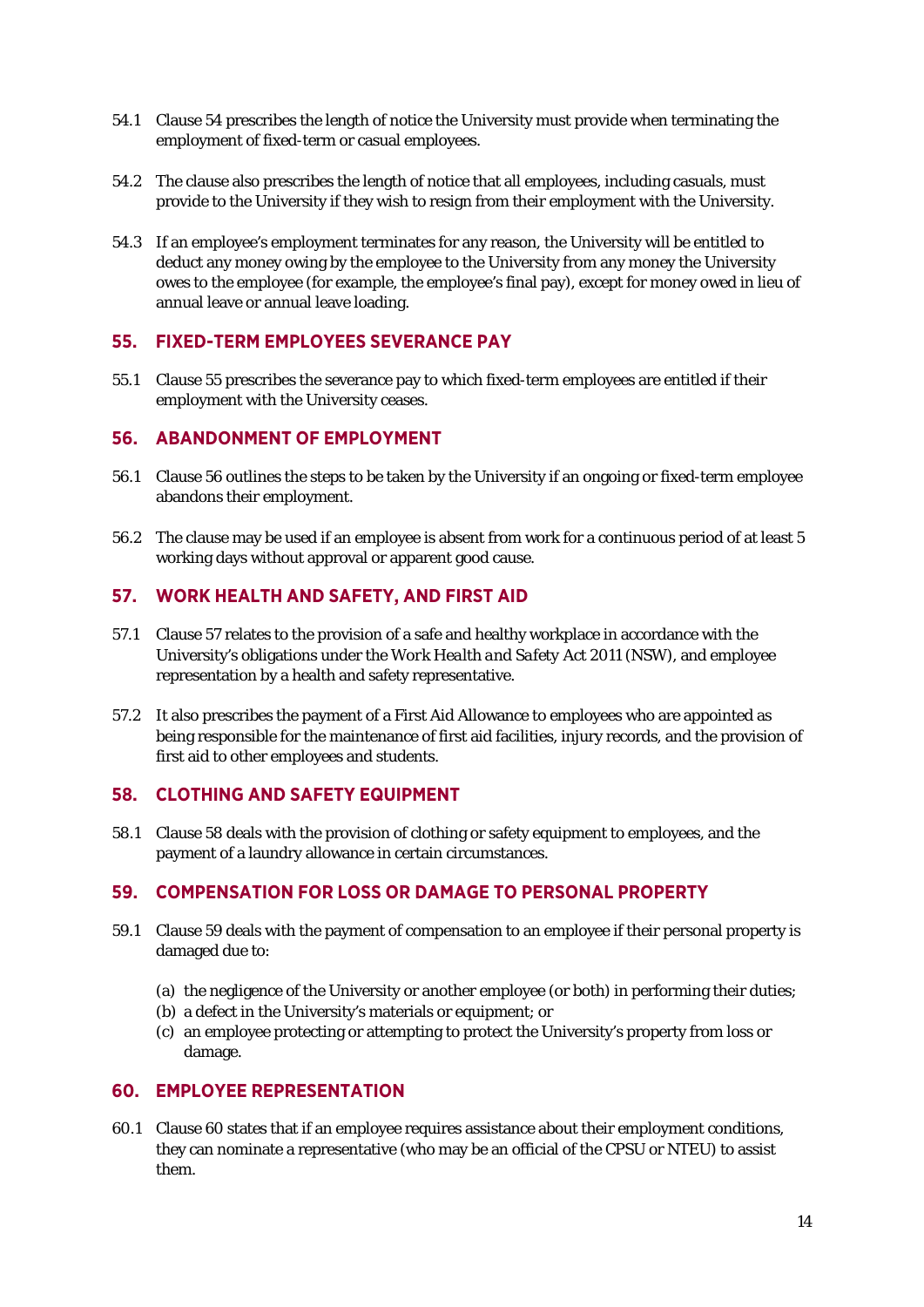# **61. UNION REPRESENTATION**

- 61.1 Clause 61 relates to:
	- (a) the provision of office space, noticeboards, and other facilities to the CPSU and NTEU, subject to each union paying associated costs in certain circumstances;
	- (b) the entitlement of the CPSU and NTEU to hold member meetings, and the circumstances in which this can occur;
	- (c) the provision of industrial relations training leave to accredited employee union representatives;
	- (d) the provision of union information packs at orientation sessions for new staff;
	- (e) the provision of 50% time release to each union Branch President; and
	- (f) payroll deductions.

## **62. PAY AND CAREER EQUITY**

- 62.1 Clause 62 states the University's commitment to merit-based recruitment, and pay and career equity for employees.
- 62.2 The clause also commits the University to:
	- (a) providing the annual Workplace Gender Equality Agency (or equivalent) report to the Implementation Committee and all employees;
	- (b) implementing and monitoring procedures and strategies to overcome obstacles to career progression for women and other EEO target groups; and
	- (c) working towards achieving gender balance on University-level committees, and all committees relating to University governance.

#### **63. DIGNITY AND RESPECT AT WORK**

- 63.1 Clause 63 clause deals with expected standards of behaviour in the workplace, and states that the University and its employees will work actively towards preventing and eliminating unlawful discrimination, harassment, vilification, victimisation, and bullying in employment at the University.
- 63.2 The clause also contains a definition of "bullying," and an associated definition of "unreasonable behaviour."
- 63.3 In addition, the clause places a responsibility on managers and supervisors to take all reasonable steps to ensure that:
	- (a) instances of workplace bullying, harassment, or discrimination are dealt with immediately according to University policy; and
	- (b) employees understand that such behaviours will not be tolerated, and will be addressed through disciplinary procedures.

#### **64. PERSONAL REPORTS**

64.1 Clause 64 outlines the circumstances in which an adverse report may be placed on an employee's personnel file.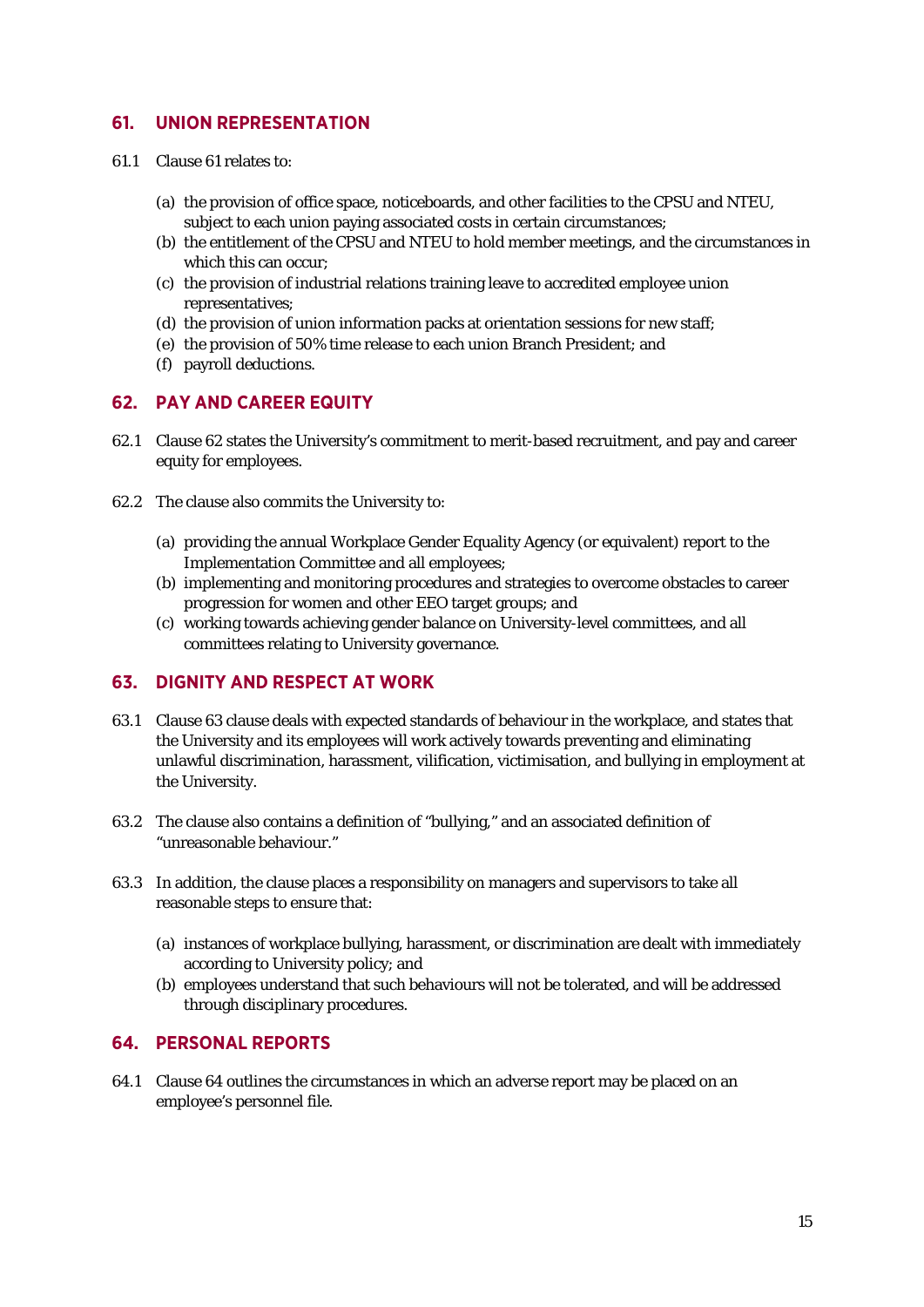#### **65. INTELLECTUAL FREEDOM**

65.1 Clause 65 deals with the protection and promotion of intellectual freedom within the University, and outlines the rights of employees in this regard.

#### **66. INTELLECTUAL PROPERTY**

- 66.1 Clause 66 deals with the development and maintenance of a policy relating to intellectual property, and in particular, the participation of employees in the ownership and use of any intellectual property that they may create.
- 66.2 The clause now requires the policy to address, amongst other things, the recognition of the moral rights of:
	- (a) employees who are authors; and
	- (b) Aboriginal and Torres Strait Islander Peoples employees in relation to indigenous and traditional knowledge.

## **67. POLICY**

67.1 Clause 67 provides employees and the unions with an opportunity to comment on any new policy or guideline that affects working conditions prior to finalisation.

#### **68. ENVIRONMENTAL SUSTAINABILITY**

- 68.1 Clause 68 confirms that the University has become a signatory to the UN Sustainable Development Solutions Network Higher Education Commitment.
- 68.2 The clause also commits the University maintaining a program to build staff awareness of various environmental initiatives.

## **SCHEDULE 1: ANNUAL PROFESSIONAL STAFF PAY RATES**

Schedule 1 sets out the annual pay rates for full-time employees over the nominal term of the Agreement.

## **SCHEDULE 2: APPRENTICE PAY RATES**

Schedule 2 sets out the pay rates for apprentices over the nominal term of the Agreement.

## **SCHEDULE 3: ALLOWANCES**

Schedule 3 sets out the following allowances payable over the nominal term of the Agreement:

- (a) Aboriginal and Torres Strait Islander Peoples Language Allowance;
- (b) on-call allowance;
- (c) first aid allowance;
- (d) uniform/laundry allowance; and
- (e) protective/industrial clothing allowance if no provision for laundering;

## **SCHEDULE 4: POSITION DESCRIPTORS**

Schedule 4 outlines the position descriptors applicable to professional roles classified between levels 1 and 9.